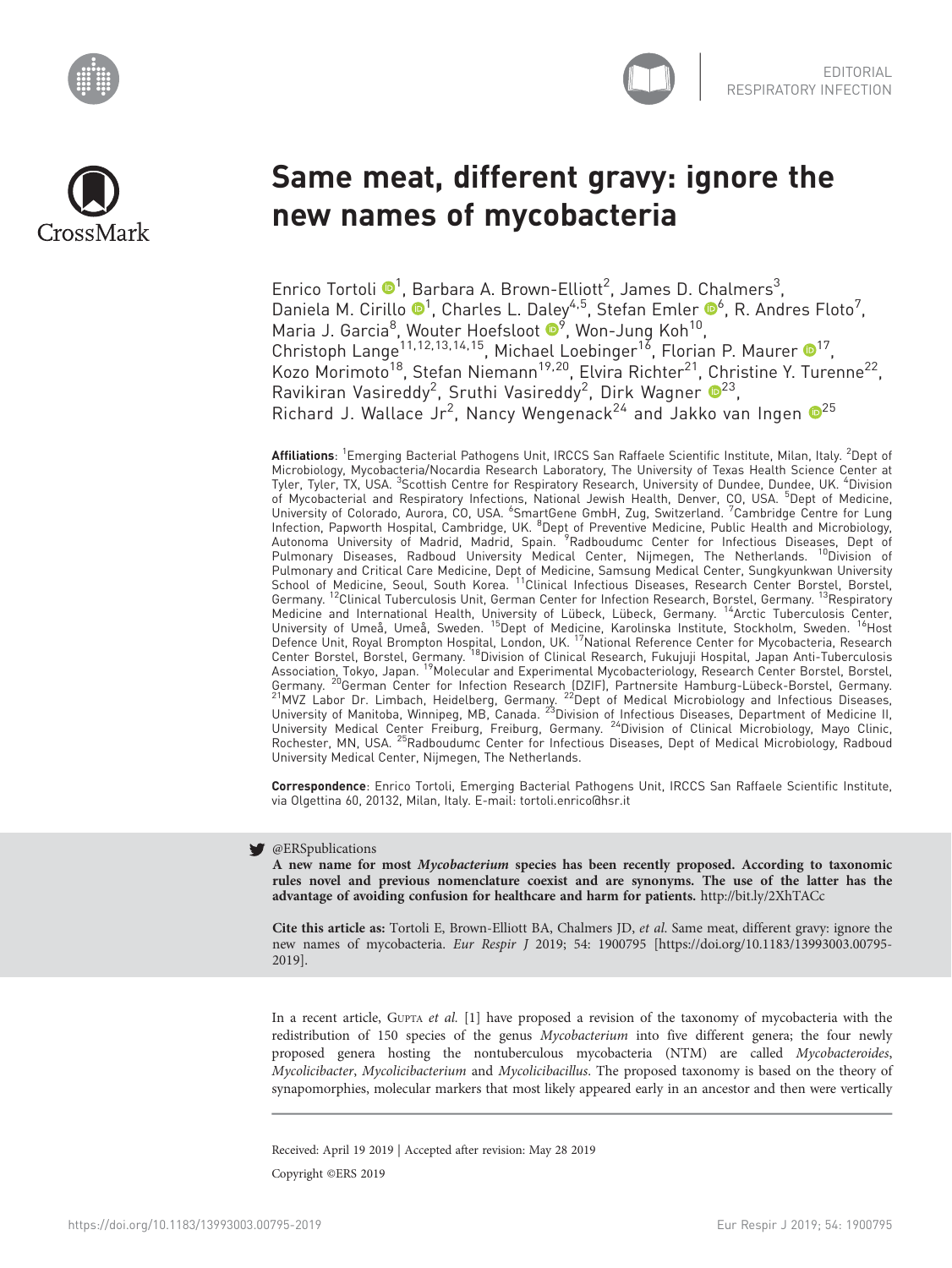transmitted to descendants [[2](#page-2-0)]. The detection of a number of such molecular markers, represented either by specific amino acid insertions/deletions or by whole proteins, selectively present in evolutionary-related groups of species, clearly depicts five major clades within the conventional genus Mycobacterium. The work is mostly sound and the emerging phylogeny impressively overlaps the ones originated by other phylogenomic approaches [\[3](#page-2-0), [4](#page-2-0)]. The novelty is that GUPTA et al. [\[1\]](#page-2-0) have suggested to assign to each of these clades the status of independent genera.

What has caused most confusion among mycobacteriologists was not the study by GUPTA et al. [\[1\]](#page-2-0), but the validation of the novel nomenclature [\[5\]](#page-2-0) published by the International Journal of Systematic and Evolutionary Microbiology (IJSEM), the official publication of the International Committee on Systematics of Prokaryotes. We believe the new nomenclature has the potential to cause confusion and provides no benefits to the field of clinical mycobacteriology. Investigating the rules regulating the nomenclature of prokaryotes, unknown to the majority of microbiologists and clinicians, produced surprising results. Accordingly, in this editorial, we aim to provide clinicians involved in the management of patients with NTM disease state of the art information about rules regulating the nomenclature of prokaryotes and that, in spite of this recent publication [[1](#page-2-0)], the currently used nomenclature of NTM can remain unchanged.

The bacterial taxonomy is ruled by the Code of nomenclature of prokaryotes [\[6\]](#page-2-0) ( previously Bacteriological code) that, differently from common assumptions, does not provide instructions on description of novel species nor in making decisions in case of divergent opinions among taxonomists. We were indeed surprised to read that, as stated by Tindall [\[7](#page-2-0)], "an 'official' taxonomy has not been introduced" in accordance with the principle of "freedom of taxonomic thought and action".

Actually the Code only provides valid names of bacteria, given that two major conditions are fulfilled: the valid publication and the priority [[8](#page-2-0)]. To be valid, a publication describing a new taxon needs to contain a protologue. The protologue is a short paragraph including the name of the taxon followed by the specification nov. (in case of a new species, sp. nov.; in case of a new genus gen. nov. etc.), the etymology with its syllabication and accentuation, and by a description of the salient features of the new taxon, the designation of the type strain, and the accession numbers certifying its deposition in at least two international culture collections located in different countries. Priority means that in cases where the proposed new name has been previously assigned to another validly published taxon, the latter has the priority and a novel name must be proposed prior to validation.

The publication in IJSEM automatically grants validity to a new name; in contrast, in order for an organism name to be recognised as valid if published in other journals, the authors must request the new name to be included in a Validation list published, upon check of conformity, by IJSEM.

When a change of a validly published species or genus name is proposed, the new name, once validly published becomes a heterotypic synonym of the previous ones. Thus, both are correct (valid) and can be used without restriction. The common thought that the most recent name replaces the previous one is groundless. A validly published name is not ever withdrawn.

The article by GUPTA et al. [[1\]](#page-2-0) is indeed validly published (it contains the protologue for all the species taken into account, where the respective type strains are confirmed) and the new names have been included in a validation list by IJSEM [\[5](#page-2-0)]. As a consequence, the species allocated in genera other than Mycobacterium (Mycobacteroides, Mycolicibacter, Mycolicibacterium and Mycolicibacillus) have synonyms, both of which can correctly be used. The authors of this editorial, and probably the majority of microbiologists and clinicians, were not acquainted with this possibility.

The nomenclature based on five genera also has two major pitfalls; first, it applies and is validly published with limit to the 150 species investigated by GUPTA et al. [\[1\]](#page-2-0); however, at least 40 others continue to have Mycobacterium as the only valid name. Second, four of the genomes investigated in the study of GUPTA et al. [\[1\]](#page-2-0): M. rhodesiae, M. szulgai, M. tusciae and M. vulneris were mislabelled [\[4\]](#page-2-0). M. rhodesiae and M. tusciae proved to be unidentified rapidly growing mycobacteria; M. szulgai proved to be M. kubicae and M. vulneris proved to be M. porcinum. This means that the transfer of M. vulneris (a slow grower) to the genus Mycolicibacter is incorrect [\[9](#page-2-0)].

Overall, the updated nomenclature and its adoption in IJSEM and in databases used for sequence-based strain identification (e.g. GenBank) or MALDI-TOF mass spectra databases does a disservice to microbiologists, clinicians and patients. Nontuberculous mycobacteria may be diverse in their genetics and biology, but they produce remarkably similar disease manifestations in distinct populations at risk. This uniformity and the lessons to be learned from it are important for both clinicians as well as the affected patients. Hence, to repeat the words of Amalio Telenti, now 20 years ago: "clinical meaningfulness should be the key to taxonomic precision" [\[10\]](#page-2-0). The pragmatic solution is to choose the nomenclature less prone to errors and, in this view, the one based on the single genus, Mycobacterium, has important advantages.